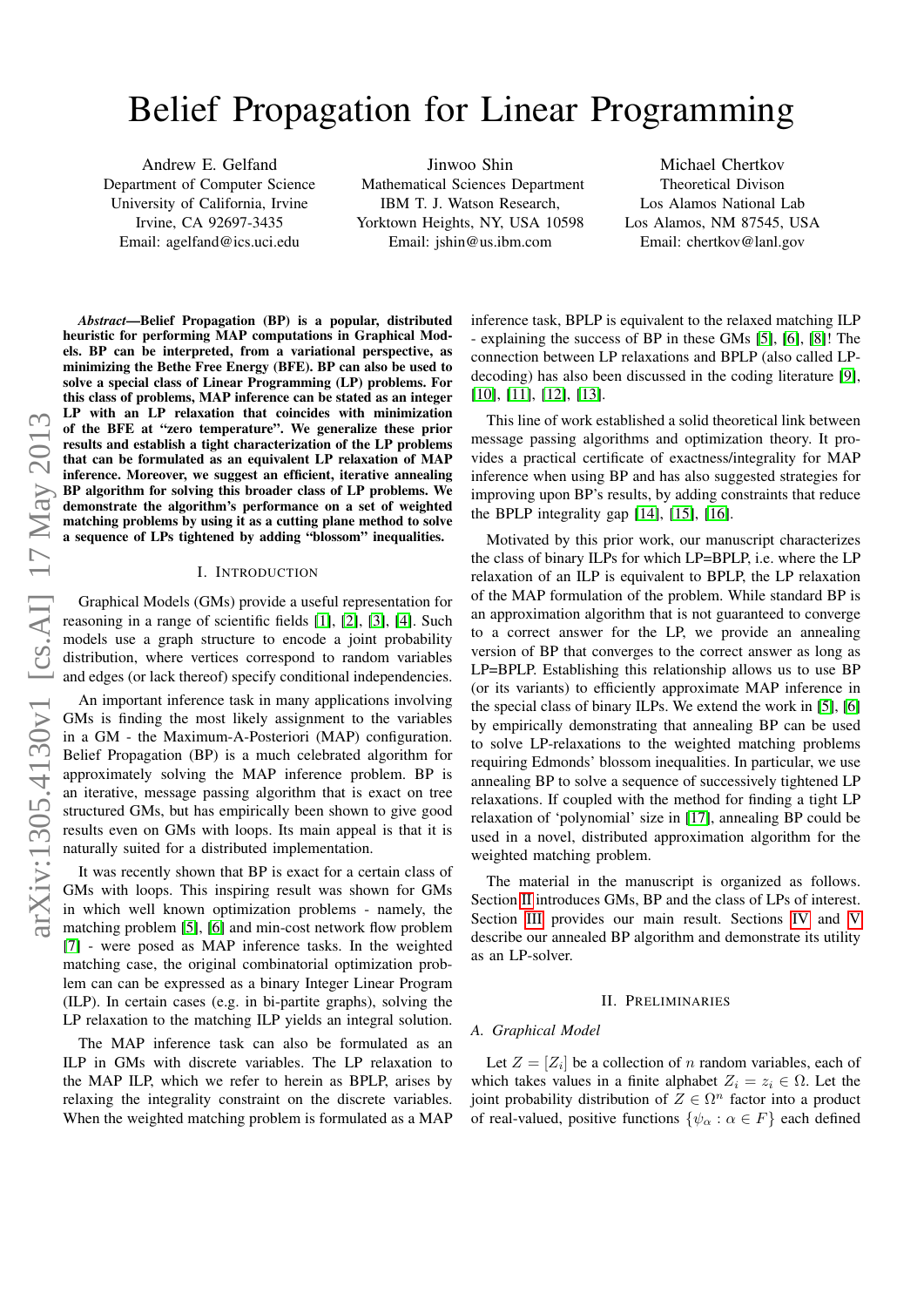

<span id="page-1-0"></span>Fig. 1. Example of a Factor Graph corresponding to a Linear Program. Factor nodes are depicted by squares and variable nodes by circles. Each factor node corresponds to one of the 4 inequalities.

over a subset of the variables:

$$
\Pr[Z = z] \propto \prod_{\alpha \in F} \psi_{\alpha}(z_{\alpha}),
$$

where  $z_{\alpha} = [z_i : i \in \alpha]$  are the arguments of factor  $\alpha$ . z is called a valid assignment if  $Pr[Z = z] > 0$ . The MAP assignment  $z^*$  is defined as:

$$
z^* = \arg\max_{z \in \Omega^n} \Pr[Z = z]. \tag{1}
$$

A Graphical Model (GM) represents the above factorization using a bi-partite graph, known as a *Factor Graph* [\[18\]](#page-4-17), where each factor  $\alpha \in F$  is connected to the variables in its argument. (See Figure [1](#page-1-0) for an example).

# <span id="page-1-4"></span>*B. Integer Linear Programming as MAP*

Consider the following ILP (Integer Linear Program):

ILP: max 
$$
c \cdot x
$$
  
s.t.  $Ax \le d$ ,  $x_i \in \{0, 1\}$  (2)

where  $i = 1, \dots, n, j = 1, \dots, k, c = [c_i], d = [d_j]$  are integer (column) vectors and  $A = [A_{ii}]$  is an integer matrix.

The ILP in [\(2\)](#page-1-1) can be formulated as a MAP inference task by constructing a suitable binary GM. Let  $X = [X_i] \in \{0, 1\}^n$ be a set of binary random variables associated with each variable in [\(2\)](#page-1-1) and consider the probability distribution:

<span id="page-1-2"></span>
$$
\Pr[X = x] \propto \prod_{i} e^{c_i x_i} \prod_{j} \psi_j(x_j), \quad (3)
$$

$$
\psi_j(x_{\mathcal{S}_j}) = \begin{cases} 1, & \text{if } (Ax)_j \le d_j \\ 0, & \text{otherwise} \end{cases}, \tag{4}
$$

where every row of matrix  $A$  is associated with a factor  $\psi_j$  defined over a subset of the variables  $x_{\mathcal{S}_j}$ , where  $\mathcal{S}_j =$  $\{i : A_{ji} \neq 0\}$ . It is clear that  $\Pr[X = x] \propto \prod_i e^{c_i x_i}$  for any 'feasible' assignment satisfying the linear constraints in [\(2\)](#page-1-1) and  $Pr[X = x] = 0$  otherwise. An illustration of this transformation is shown in Figure [1.](#page-1-0)

The LP relaxation of [\(2\)](#page-1-1) replaces the integrality constraints with inequalities:

$$
\text{LP}: \quad \max c \cdot x
$$
\n
$$
\text{s.t.} \quad Ax \leq d, \quad 0 \leq x_i \leq 1. \tag{5}
$$

The LP relaxation of the ILP optimizes over a larger polytope. We will use the notation  $A \leq B$  to indicate that every feasible point of polytope A is a feasible point of polytope B and  $A \geq B$  to indicate the converse. Note that while  $ILP \le LP$  is true,  $ILP \ge LP$  is *not* true in general.

#### *C. Bethe Free Energy and BPLP*

Belief Propagation (BP) is an algorithm for approximately computing marginals that works by sending messages along the edges of the factor graph. We describe the algorithm for the GM in  $(3)$ . Messages from factor node j to variable node i are denoted  $m_{ji}$  and messages in the opposite direction are denoted  $m_{ij}$ . The messages are updated as follows: for each  $x_i \in \{0, 1\},\$ 

$$
m_{ji}(x_i) \leftarrow \sum_{x_{\mathcal{S}_j} \backslash x_i} \psi_j(x_{\mathcal{S}_j})^{1/T} \prod_{k \in \mathcal{S}_j \backslash i} m_{kj}(x_k)
$$

$$
m_{ij}(x_i) \leftarrow \exp\left(\frac{c_i}{T}x_i\right) \prod_{k \in \mathcal{E}_i \backslash j} m_{ki}(x_i)
$$

where we have introduced a parameter  $T > 0$  (called temperature) and  $\mathcal{E}_i = \{j : A_{ji} \neq 0\}.$ 

Each factor or variable node in the factor graph is associated with a belief  $b_j(x_{\mathcal{S}_j})$  and  $b_i(x_i)$ , respectively. The beliefs are calculated from the messages as:

$$
b_j(x_{\mathcal{S}_j}) \propto \psi_j(x_{\mathcal{S}_j})^{1/T} \prod_{k \in \mathcal{S}_j} m_{kj}(x_k)
$$
  

$$
b_i(x_i) \propto \exp\left(\frac{c_i}{T}x_i\right) \prod_{k \in \mathcal{E}_i} m_{ki}(x_i),
$$

<span id="page-1-1"></span>where  $\sum_{x_i} b_i(x_i) = 1$  and  $\sum_{x_{\mathcal{S}_j}} b_j(x_{\mathcal{S}_j}) = 1$ .

BP for the GM in [\(3\)](#page-1-2) can be interpreted as a variational optimization procedure in which the messages and beliefs minimize the Bethe Free Energy (BFE) functional [\[1\]](#page-4-0)

$$
\mathcal{F}(b) = -\sum_{i} c_i b_i (x_i = 1) - T\mathcal{S}(b),
$$
\n
$$
-\mathcal{S}(b) = \sum_{j} \sum_{x_{\mathcal{S}_j}} b_j (x_{\mathcal{S}_j}) \log(b_j (x_{\mathcal{S}_j}))
$$
\n
$$
+ \sum_{i} (1 - q_i) \sum_{x_i} b_i (x_i) \log(b_i (x_i)),
$$
\n(7)

where  $q_i = \sum_{j:A_{ji\neq 0}} 1$ , subject to the following normalization and local consistency constraints:

<span id="page-1-3"></span>
$$
\sum_{x_{\mathcal{S}_j}:x_i} b_j(x_{\mathcal{S}_j}) = b_i(x_i), \quad \forall i \in \mathcal{S}_j \tag{8}
$$

$$
f(x_{\mathcal{S}_j}) \ge 0, \quad \sum_{x_{\mathcal{S}_j}} b_j(x_{\mathcal{S}_j}) = 1,\tag{9}
$$

$$
b_j(x_{\mathcal{S}_j}) = 0, \text{ if } \sum_{i \in \mathcal{S}_j} A_{ji} x_i > d_j, \ \forall j. \tag{10}
$$

<span id="page-1-5"></span>Note that we use  $b_i(x_i = 1)$  to mean  $b_i(1)$ .

 $b<sub>j</sub>$ 

It is known [\[1\]](#page-4-0) that if BP converges, it finds a minimum (possibly local) of the BFE. Finding the global minimum of the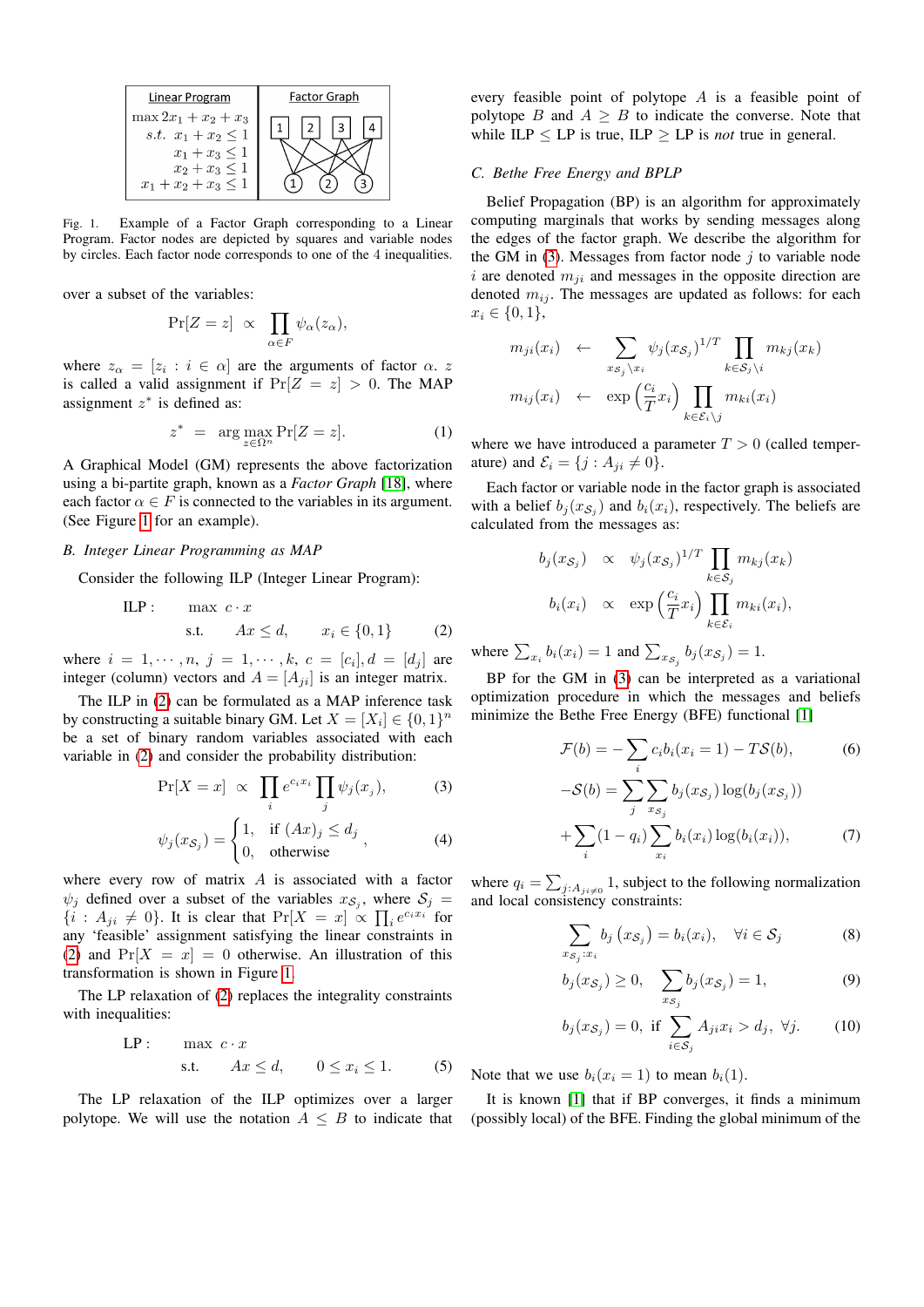BFE is desirable (as an approximation). This task is reduced at  $T = 0$  to the following LP:

$$
\text{BPLP}: \ \min -\sum_{i} c_i b_i (x_i = 1), \ \text{s.t.} \ (8), (9), (10). \tag{11}
$$

## <span id="page-2-4"></span>*D. Illustrative Example: ILP and LP for Matching*

We illustrate the ILP formulation and transformation to a GM described in Section [II-B](#page-1-4) on the weighted matching problem. Given an (undirected) graph  $G = (V, E)$  with nonnegative edge weights  $\{w_e : e \in E\}$ , we seek to find the matching of largest weight, where a matching is a subset of edges such that each vertex is incident to at most one edge. The problem is described by the following ILP:

m-ILP: 
$$
\max \sum_{e \in E} w_e x_e
$$
 (12)  
s.t. 
$$
\sum_{e \in \delta(i)} x_e \le 1, \quad \forall i \in V; \quad x_e \in \{0, 1\}.
$$

where  $\delta(i) = \{e = (i, j) \in E\}$  is the set of edges adjacent to vertex i.

The straightforward LP relaxation of m-ILP is formed by replacing  $x_e \in \{0, 1\}$  by  $x_e \in [0, 1]$ . However, this LP is not tight in general - i.e. m-LP  $>$  m-ILP. The LP can be made tight, as famously shown by Edmonds [\[19\]](#page-4-18), by adding a set of *blossom* inequalities:

m-bl-LP : 
$$
\max \sum_{e \in E} w_e x_e
$$
 (13)  
s.t. 
$$
\sum_{e \in \delta(i)} x_e \le 1, \quad \forall i \in V
$$

$$
\sum_{e \in E(S)} x_e \le \frac{|S|-1}{2}, \quad \forall S \in \mathcal{S}
$$

$$
x_e \in [0, 1].
$$

where  $E(S) = \{(i, j) \in E : i, j \in S\}$  is the set of edges with both ends in S and  $S \subset 2^V$  is the set of all odd-sized sets of vertices in G. The blossom inequalities imply that an odd cycle of length  $2l + 1$  can have l edges in a matching.

The weighted matching problem can be formulated as a MAP inference problem by associating a random variable with each edge  $X = [X_e] \in \{0,1\}^{|E|}$  and constructing the following distribution:

<span id="page-2-1"></span>
$$
\Pr[X = x] \propto \prod_{e \in E} e^{w_e x_e} \prod_{i \in V} \psi_i(x_i) \prod_{S \in \mathcal{S}} \psi_S(x_S), \quad (14)
$$

$$
\psi_i(x_i) = \begin{cases} 1, & \text{if } \sum_{e \in \delta(i)} x_e \le 1 \\ 0, & \text{otherwise} \end{cases} \tag{15}
$$

$$
\psi_S(x_S) = \begin{cases} 1, & \text{if } \sum_{e \in E(S)} x_e \le \frac{|S| - 1}{2} \\ 0, & \text{otherwise} \end{cases} \tag{16}
$$

where  $\psi_i$  are functions defined over variables  $x_i = \{x_e : e \in$  $\delta(i)$ } and  $\psi_S$  are functions defined over  $x_S = \{x_e : e \in$  $E(s)$ . It is easy to see that [\(14\)](#page-2-1) is equivalent to

$$
\Pr[X = x] \propto \begin{cases} \exp(w(x)) & \text{if } x \text{ induces a matching in } G \\ 0 & \text{otherwise} \end{cases}
$$
\n(17)

where  $w(x) := \sum_{e \in E} w_e x_e$ .

# III. EQUIVALENCE BETWEEN LP AND BPLP

<span id="page-2-0"></span>Now we state the main result of the paper.

<span id="page-2-2"></span>Theorem III.1. *For any (fixed)* j*, consider the polytope*

$$
P_j: \qquad \sum_{i \in S_j} A_{ji} x_i \le d_j, \quad 0 \le x_i \le 1 \quad \forall i \in S_j. \tag{18}
$$

*Then, the following properties hold:*

- *If* P<sup>j</sup> *has only 0-1 integral vertices (i.e., extreme points) for all j, then*  $LP \leq BPLP$ .
- *LP* > *BPLP* (without any conditions).

Theorem [III.1](#page-2-2) implies the following corollary.

<span id="page-2-3"></span>**Corollary III.2.** *If*  $A_{ji} \in \{-1,0,1\}$  *for all i, j, then*  $LP =$ *BPLP.*

*Proof:* Corollary [III.2](#page-2-3) is proved using Theorem [III.1](#page-2-2) and the fact that each vertex of a polytope can be expressed as the unique solution to a system of 'face' linear equalities (see e.g. [\[20\]](#page-4-19).

Note that the condition of Corollary [III.2](#page-2-3) holds for mbl-LP. One also observes (arguing by contradiction) that the condition in Theorem [III.1](#page-2-2) for  $LP \leq BPLP$  is necessary. For example, suppose the number of rows of matrix  $A$  is one,  $S_1 = \{1, \ldots, n\}$  and the polytope  $P_1$  has a fractional vertex  $x = [x_i]$ . Then there exists  $c = [c_i]$  such that x is the unique solution of LP [\(5\)](#page-1-5). However,  $[b_i(1)] = [x_i]$  cannot satisfy [\(8\)](#page-1-3), [\(9\)](#page-1-3) and [\(10\)](#page-1-3) for any factor  $b_i(\cdot)$  because x is a fractional vertex of  $P_1$ . Hence,  $LP > BPLP$ .

# *A. Proof for*  $LP \leq BPLP$

Here we prove that if  $x = [x_i]$  satisfies the constraints of LP [\(5\)](#page-1-5), then there exists normalized beliefs  ${b_i}$  such that  $[b_i(1)] = [x_i], [b_i(0)] = [1 - x_i]$  and  $\{b_i, b_j\}$  satisfies constraints of BPLP. From the condition of Theorem [III.1,](#page-2-2) the polytope  $P_j$  has only 0-1 integral vertices. Then, according to the Carathéodory's theorem [\[21\]](#page-4-20), any point  $[x_i]$  in the polytope can be expressed as a convex combination of 0-1 vertices, where coefficients in the convex combination provide values of  $\{b_i\}$ , and the variables  $b_i(0)$  and  $b_i(1)$  in the description of the BPLP polytope, correspond to the variables  $1 - x_i$  and  $x_i$  in the LP polytope, respectively. This completes the proof of LP ≤ BPLP.

## *B. Proof for*  $LP \geq BPLP$

Here we prove that if  $\{b_i, b_j\}$  satisfies the constraints of BPLP, then  $[x_i = b_i(1)]$  satisfies the constraints of LP as well. As mentioned above,  $b_i(0)$  is redundant as  $b_i(0) = 1 - b_i(1)$ within the BPLP polytope. From this, one derives

$$
\sum_{i \in S_j} A_{ji} x_i = \sum_{i \in S_j} A_{ji} \sum_{x_{S_j}: x_i = 1} b_j (x_{S_j})
$$

$$
= \sum_{i \in S_j} A_{ji} \sum_{x_{S_j}} x_i b_j (x_{S_j})
$$

$$
= \sum_{x_{S_j}} \left( \sum_{i \in S_j} A_{ji} x_i \right) b_j (x_{S_j})
$$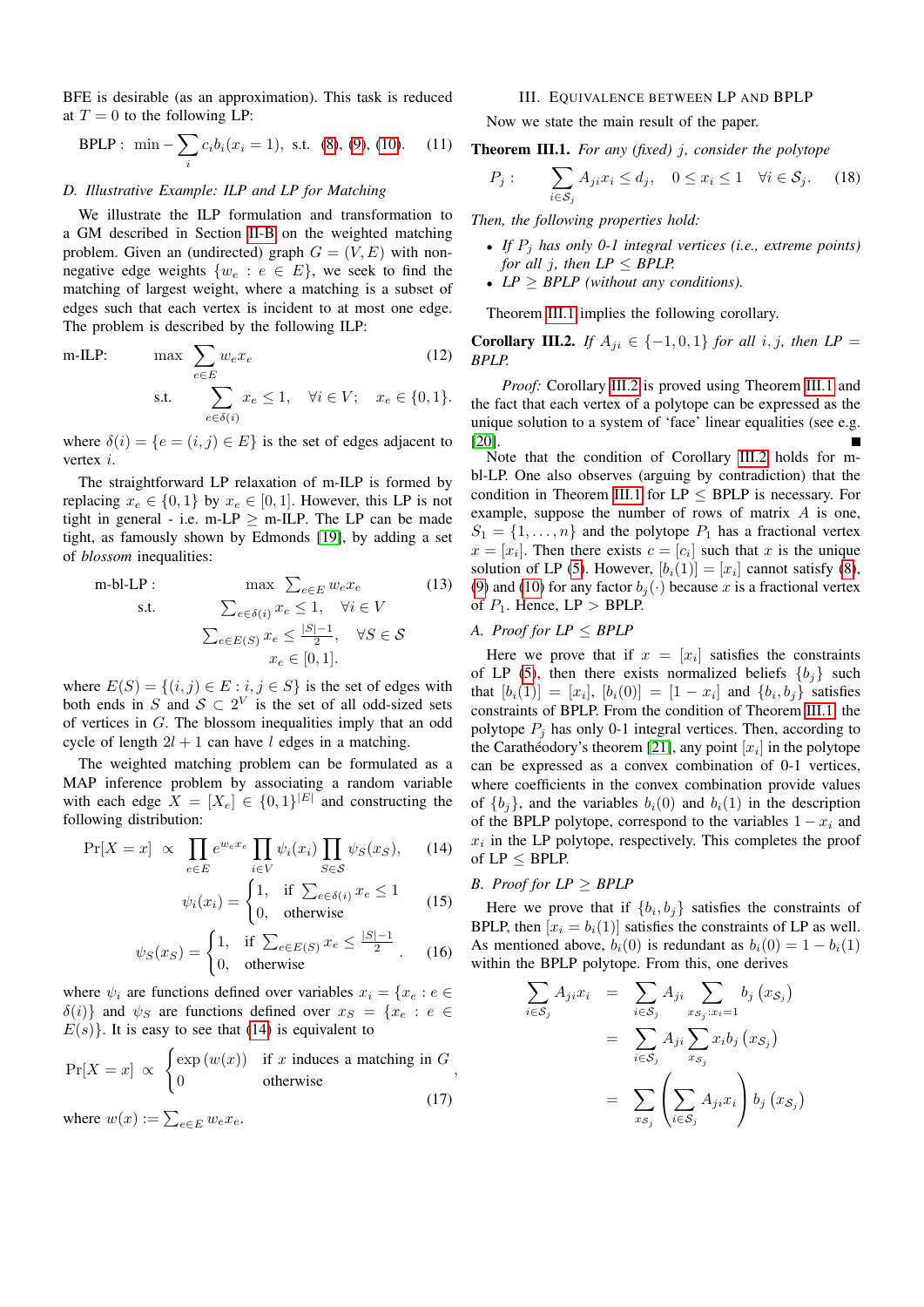$$
\leq \sum_{x_{S_j}} d_j b_j (x_{S_j})
$$
  
=  $d_j \sum_{x_{S_j}} b_j (x_{S_j}) = d_j$ ,

where [\(10\)](#page-1-3) was used at the inequality stage. This completes the proof of  $LP > BPLP$ .

## IV. ANNEALING BP FOR SOLVING LPS

<span id="page-3-0"></span>In this section, we propose the following annealing version of BP as an LP solver:

$$
m_{ji}^{t+1}(x_i) \leftarrow m_{ji}^t(x_i)^{1-\alpha_t} \sum_{x_{\mathcal{S}_j}\setminus x_i} \psi_j(x_{\mathcal{S}_j})^{\frac{\alpha_t}{T_t}} \prod_{k \in \mathcal{S}_j\setminus i} m_{kj}^t(x_k)^{\alpha_t}
$$
  
\n
$$
m_{ij}^{t+1}(x_i) \leftarrow m_{ij}^t(x_i)^{1-\alpha_t} \exp\left(\frac{\alpha_t c_i}{T_t} x_i\right) \prod_{k \in \mathcal{E}_i\setminus j} m_{ki}^t(x_i)^{\alpha_t}
$$
  
\n
$$
b_j^{t+1}(x_{\mathcal{S}_j}) \propto \psi_j(x_{\mathcal{S}_j})^{1/T_t} \prod_{k \in \mathcal{S}_j} m_{kj}^t(x_k)
$$
  
\n
$$
b_i^{t+1}(x_i) \propto \exp\left(\frac{c_i}{T_t} x_i\right) \prod_{k \in \mathcal{E}_i} m_{ki}^t(x_i),
$$

where  $\alpha_t \in (0,1], T_t > 0, m_{ij}^t, m_{ji}^t$  and  $b_j^t, b_i^t$  are a 'damping' parameter, a temperature parameter, messages and beliefs at the  $t$ -th iteration, respectively. We have the following conjecture.

**Conjecture IV.1.** If  $LP = BPLP$  and  $m_{ij}^0 = m_{ji}^0 = 1$  for *all* i, j*, then there exists a scheme with annealing schedule*  $T_0 \geq T_1 \geq \ldots$  *with*  $\lim_{t\to\infty} T_t = 0$  *and damping schedule*  $\alpha_0, \alpha_1, \ldots$  such that  $[b_i^t(1)]$  converges to the solution of LP.

We now explain the rationale for the above conjecture. First, recall the following facts:

- If BP converges, it finds a (possibly local) minimum of the BFE function.
- The BFE minimization is equal to BPLP at  $T = 0$ .

The main difficulties in establishing the conjecture are (a) BP may not converge, and (b) BP may converge to a local (not global) minimum of the BFE functional. To overcome both issues, one can use a convex modification of the BFE function [\[22\]](#page-4-21), and the known convergent variant to BP (providing sufficient damping), called CCCP, to find its minimum [\[23\]](#page-4-22). We believe that an appropriate annealing scheme can fix the convergence issue and that the natural initialization  $m_{ij}^0 = m_{ji}^0 = 1$  can prevent annealing BP from converging to an undesirable local minimum of the BFE functional. Support for natural message initialization comes from [\[5\]](#page-4-4), [\[6\]](#page-4-5), [\[7\]](#page-4-6), [\[24\]](#page-4-23), where for certain GMs the natural initial messages are needed to prevent BP from converging to an undesirable fixed point. We empirically verify this conjecture for matching GMs in the following section.



Fig. 2. Convergence of edge beliefs found by annealing BP to a fractional LP solution with total weight  $w(x) = 8$ .

<span id="page-3-2"></span>

<span id="page-3-3"></span>Fig. 3. Convergence of edge beliefs found by annealing BP to the integral LP solution with total weight  $w(x) = 7$ .

#### V. EXPERIMENTS WITH MATCHINGS

<span id="page-3-1"></span>In this section, we demonstrate that annealing BP with sufficient damping can be used to reliably solve sequential LP relaxations to the weighted matching problem introduced in section [II-D.](#page-2-4) We note that our approach here differs from prior work on solving the weighted matching problem using BP because we consider the sum-product form of BP. The work in [\[5\]](#page-4-4), [\[6\]](#page-4-5) demonstrated that max-product BP will converge to the MAP solution (and therefore find the maximum weight matching) if the relaxation to the matching ILP without blossoms is tight. However, when this LP is not tight, maxproduct will fail to converge. The connection between BPLP and LP made in the previous section, tells us that the MAP solution will correspond to the solution to the LP involving blossoms (i.e. m-bl-LP). We demonstrate that annealed sumproduct BP can be used to solve m-bl-LP.

Figures [2](#page-3-2) and [3](#page-3-3) plot the edge beliefs  $b_e(x_e = 1)$  found by sum-product BP on a particular weighted matching problem instance with 5 vertices and 7 edges. The edge weights for this instance are depicted in the inlay of each figure. In both figures,  $T$  is annealed linearly from 1 to 0.01 over 100 steps